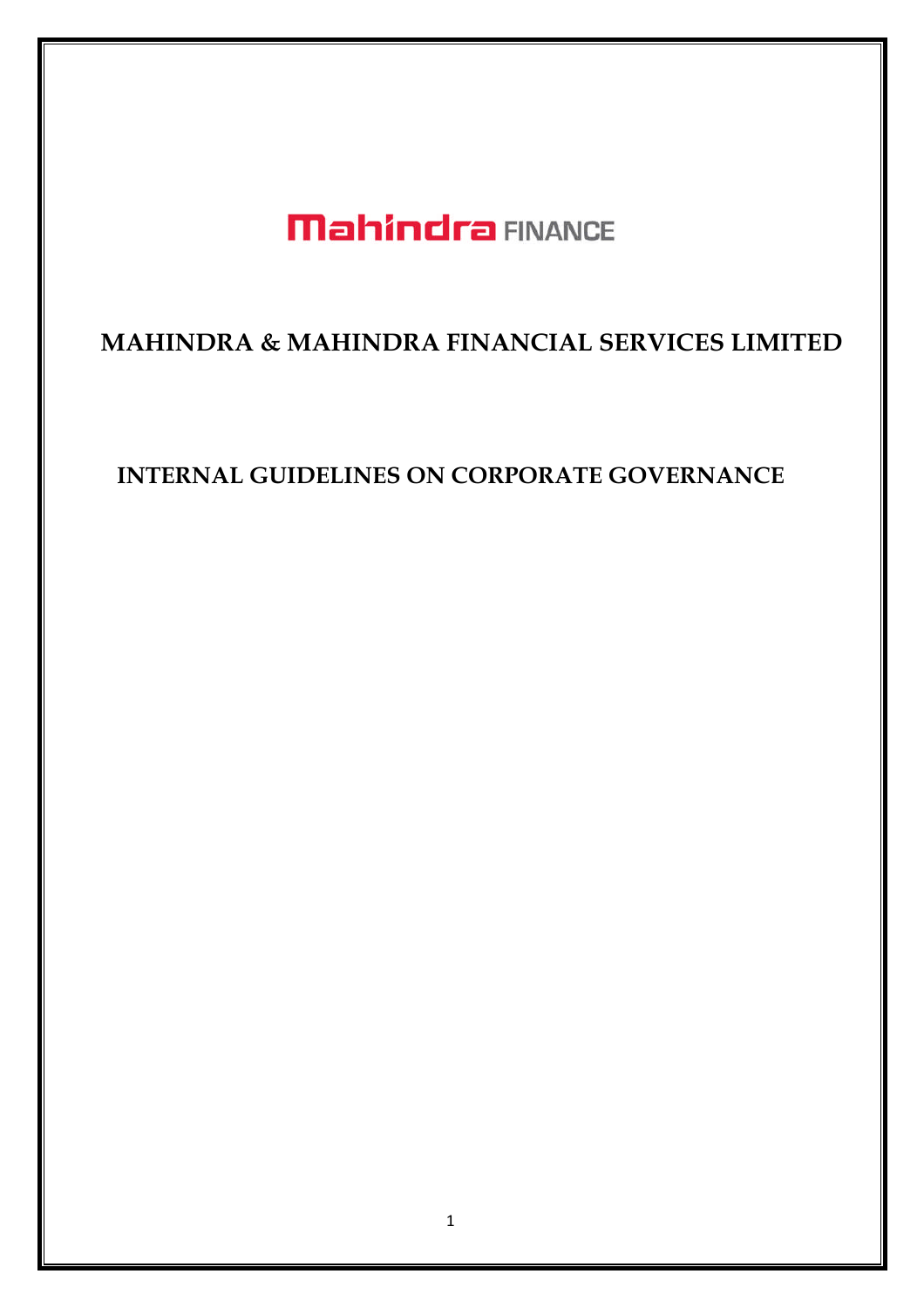## **CORPORATE GOVERNANCE PHILOSOPHY**

The Company practices a culture that is built on core values and ethical governance practices and is committed to transparency in all its dealings.

The Company believes that sound Corporate Governance is essential for enhancing long-term shareholder value and retaining investor trust.

The Company manages its affairs with diligence, transparency, responsibility and accountability to generate long term value for its stakeholders on a continuous and sustainable basis thus ensuring ethical and responsible leadership both at the Board and at the Management levels.

The Company's Governance processes and practices ensure that the interest of all stakeholders are taken into account in a balanced and transparent manner and are firmly embedded into the culture and ethos of the organization.

The Company has an active, experienced and a well-informed Board. The Board along with its Committees undertakes its fiduciary duties towards all its stakeholders with the Corporate Governance mechanism in place.

#### **RESERVE BANK OF INDIA GUIDELINES ON CORPORATE GOVERNANCE**

These Guidelines on Corporate Governance are applicable to Mahindra & Mahindra Financial Services Limited ("the Company") and are formulated to comply with the Reserve Bank of India (RBI) Notification dated May 8, 2007 (reference number DNBS.PD/CC 94/03.10.042/2006-07) as updated vide RBI Master Directions dated September 1, 2016 (reference number DNBR. PD. 008/03.10.119/2016-17).

The Internal Guidelines on Corporate Governance will be reviewed as and when necessary by the Board in the context of changing regulations and emerging best practices with a view to enhancing the Company's governance.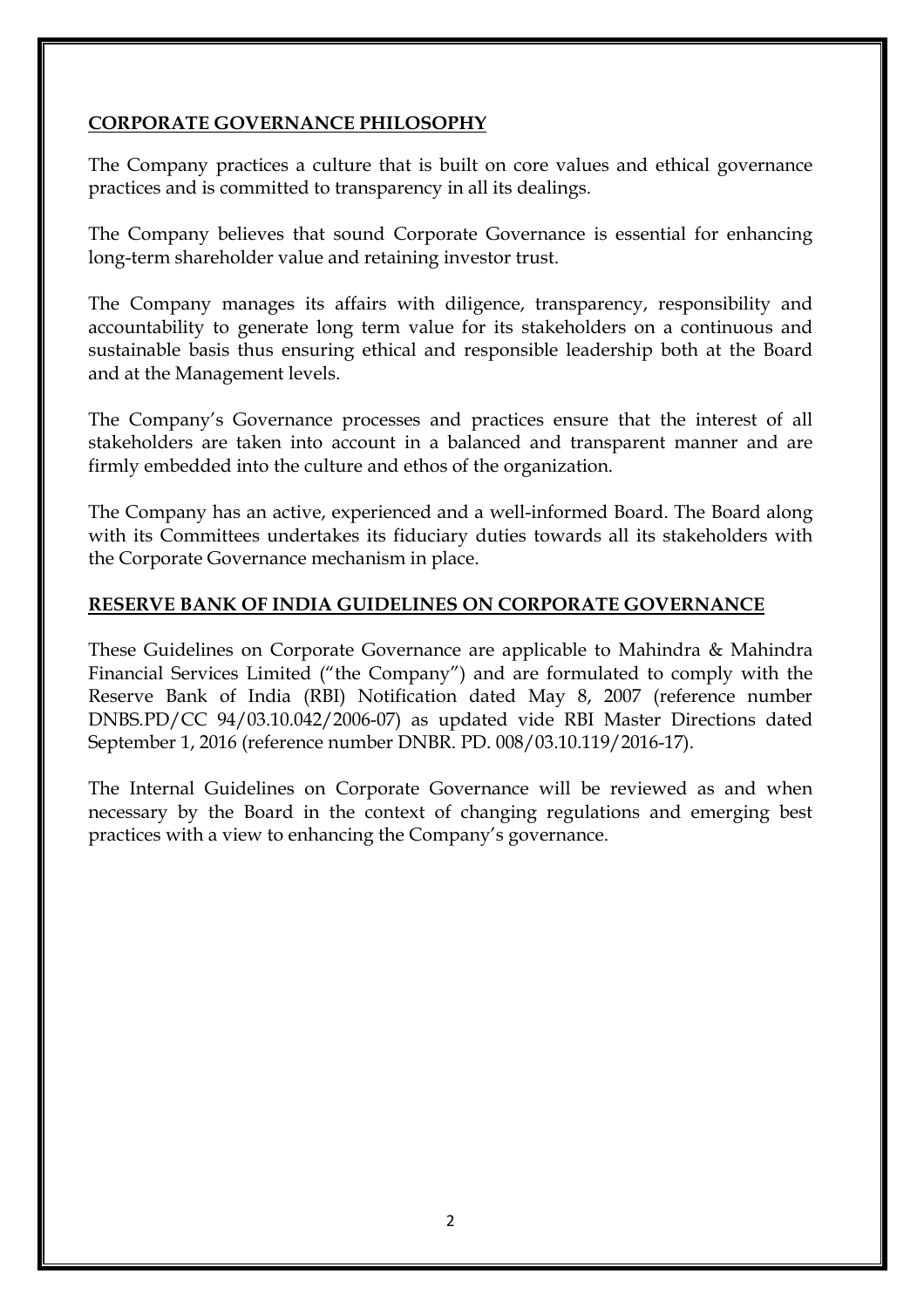#### **BOARD OF DIRECTORS**

As per Article 142 of the Articles of Association of the Company, the Board of Directors shall comprise of minimum of three Directors and a maximum of fifteen Directors.

The Board of Directors of the Company shall have an optimum combination of Executive, Non-Executive, Independent and Woman Directors, as per the Guidelines/ Regulations applicable to the Company.

The Directors shall possesses the requisite qualifications and experience in general corporate management, banking, finance, marketing and other allied fields which enable them to enhance their contribution effectively to the Company in their capacity as Directors of the Company.

A Director shall not hold the office of Director in more than 20 companies and the maximum number of directorships in public companies shall not be more than 10. None of the Directors on the Company's Board shall be a Member of more than 10 Board Committees and Chairperson of more than 5 Board Committees (Committees being Audit Committee and Stakeholders Relationship Committee) across all companies in which they are Directors. All the Directors shall make the necessary annual disclosure regarding their change in concern or interest in any company or companies or bodies corporate, firms, or other association of individuals including shareholding, directorships and committee positions and shall intimate changes as and when they take place.

The Directors shall act in accordance with the duties as provided under the Companies Act, 2013 ("the Act") and the Independent Directors shall abide by the Code for Independent Directors under Schedule IV of the Act.

The Board shall provide the overall strategic direction and periodically review strategy and business plans, annual operating and capital expenditure budgets and oversee the actions and results of the management to ensure that the long-term objectives of enhancing stakeholders' value are met. The Board shall also, *inter-alia*, review and consider the investment and exposure limits, compliance report(s) of all laws applicable to the Company, as well as steps taken to rectify instances of non-compliances if any, review major legal issues, approval and adoption of quarterly/half-yearly/annual results, transactions pertaining to purchase/disposal of property, major accounting provisions and write-offs, corporate restructuring, minutes of Meetings of the Audit and other Committees of the Board and information on recruitment of Officers just below the Board level including the Company Secretary and Compliance Officer.

The Board shall satisfy itself that plans are in place for orderly succession for appointment to the Board of Directors and Senior Management.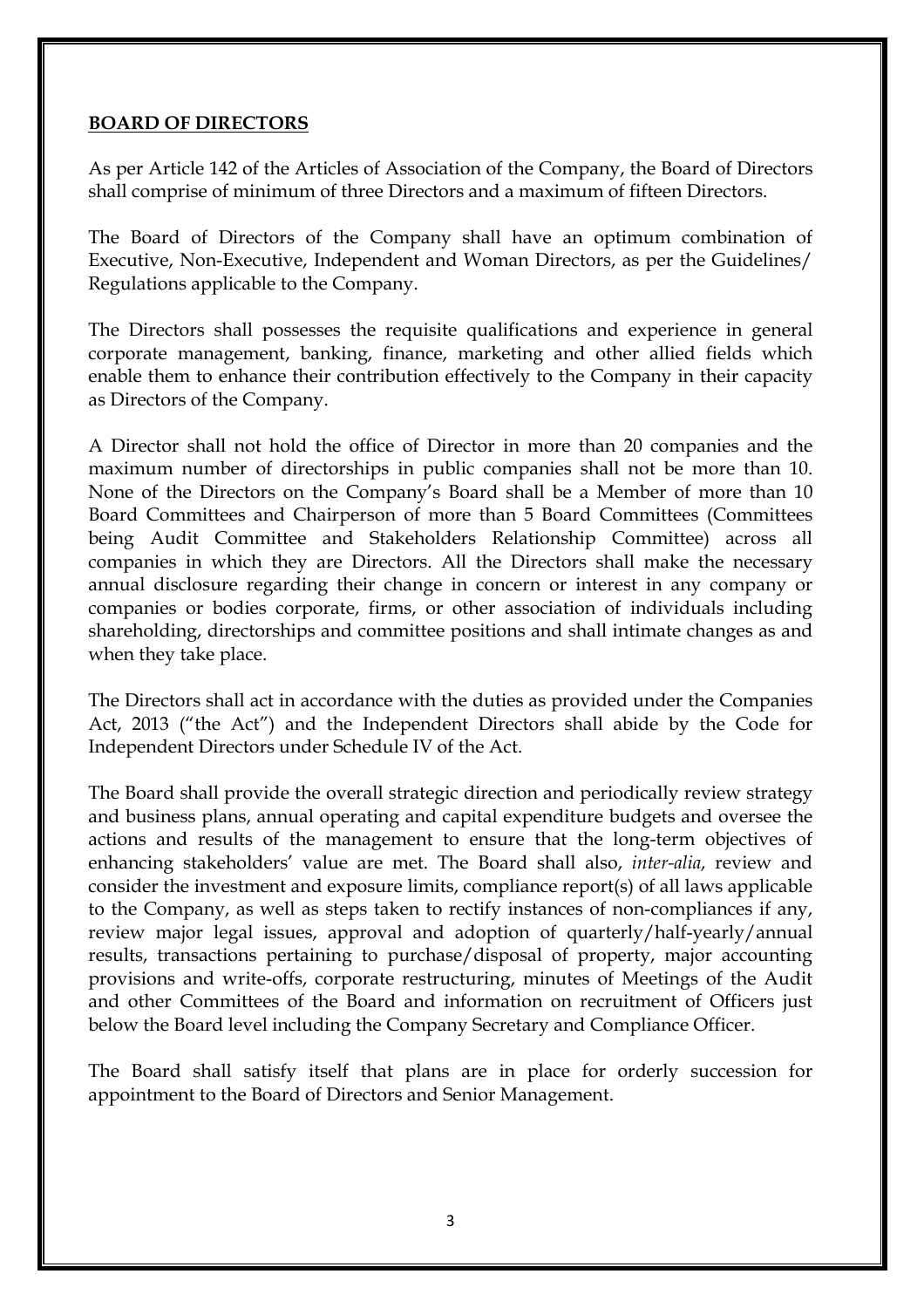#### **BOARD MEETINGS**

At least four Board Meetings shall be held in a year. The maximum time gap between any two meetings shall not be more than one hundred and twenty days. The minimum information to be statutorily made available to the Board pursuant to the applicable Guidelines and Securities and Exchange Board of India (Listing Obligations and Disclosure Requirements) Regulations, 2015 ["the Listing Regulations"] shall be furnished to the Directors before or at the Board Meeting.

#### **CODE OF CONDUCT**

The Board has laid down Code of Conduct for Board Members and for Senior Management and Employees of the Company ("Codes"). These Codes are hosted on the Company's website.

The Board has also adopted a Code of Conduct for Independent Directors pursuant to section 149(8) read with Schedule IV of the Act, which is a guide to professional conduct for Independent Directors of the Company.

#### **COMMITTEES OF THE BOARD**

For operational convenience and to focus effectively on the issues and ensure expedient resolution of diverse matters, the Board has constituted various Committees with specific terms of reference.

The Committees shall operate as empowered agents of the Board as per their terms of reference. The minutes of the meetings of all Committees of the Board shall be placed before the Board for discussion/noting.

All decisions pertaining to the constitution/re-constitution/dissolution of Committees, appointment of members and fixing/modification of terms of reference of the various Committees shall be taken by the Board of Directors.

The Committees shall periodically report to the Board on various matters that have been referred to the respective Committees.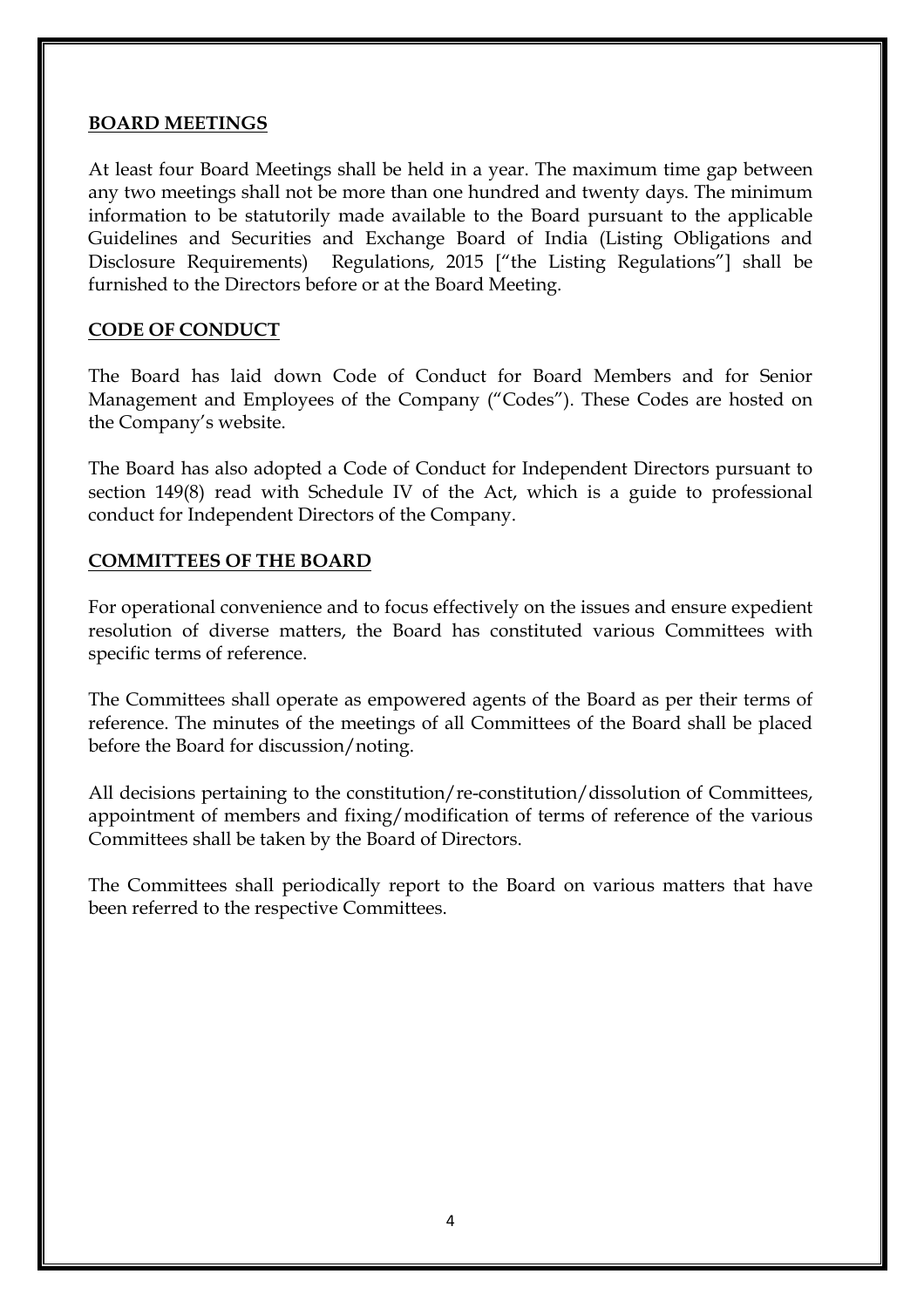## **DETAILS OF THE VARIOUS COMMITTEES ARE AS UNDER:**

## **1. Audit Committee**

## **Composition:**

- The Company has in place an Audit Committee in accordance with the provisions of Clause 68 of the Master Direction No. DNBR. PD. 008/03.10.119/2016-17 on Guidelines on Corporate Governance issued by the RBI and the composition of the Audit Committee shall meet with the requirements of Section 177 of the Act and the Rules framed thereunder and Regulation 18(1) of the Listing Regulations, as amended from time to time.
- All the Members of the Audit Committee shall be financially literate and at least one member shall have accounting or related financial management expertise.
- The Chairperson of the Audit Committee shall be an Independent Director.
- The Company Secretary shall act as the Secretary to the Audit Committee.

## **Meetings:**

- The Audit Committee shall meet periodically, but at least four times in a year and not more than one hundred and twenty days shall elapse between two successive meetings.
- The quorum for the Audit Committee Meetings shall be either two Members or one third of the Members of the Audit Committee, whichever is greater, with atleast two Independent Directors.
- The Audit Committee may invite such of the executives, as it considers appropriate to be present at the meetings of the Committees.

## **Roles and Responsibilities (Terms of Reference):**

## **A. Appointment/Re-appointment of Statutory Auditors**

- 1. To recommend to the Board the appointment/ reappointment, remuneration and terms of appointment/ reappointment of Statutory Auditors ("Auditor/Auditors") of the Company including filling of any casual vacancy thereof and if required, the replacement or removal of the Auditor.
- 2. To recommend to the Board, the name of individual auditor or the audit firm who may be rotated in the place of the present incumbent.
- 3. Discussion with Statutory Auditors before the audit commences, about the nature and scope of audit as well as post-audit discussion to ascertain any area of concern.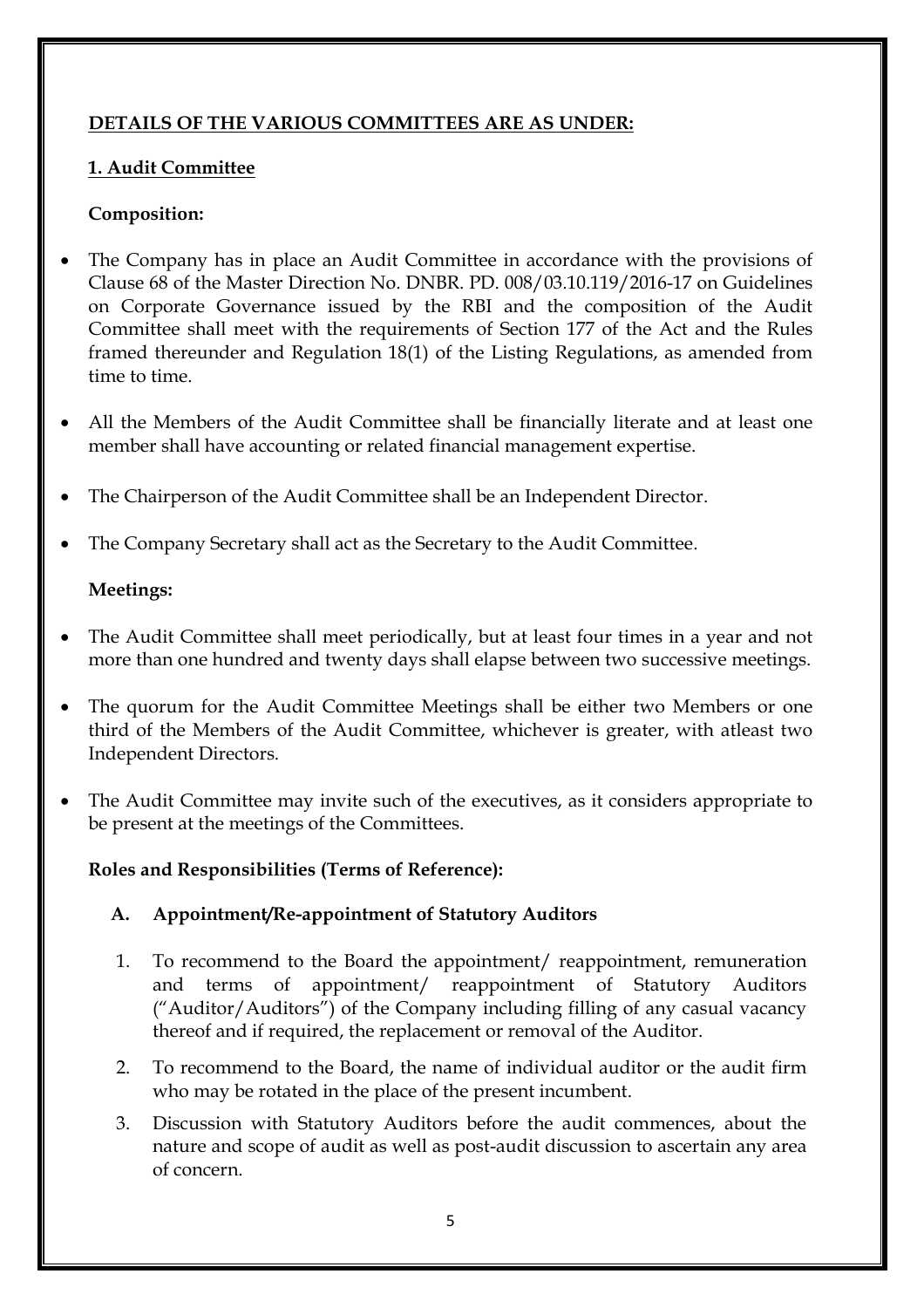4. To approve and recommend to the Board availing of such other services from the Auditor as may be deemed necessary from time to time excluding such services as may be prohibited from time to time and payment for the same.

## **B. Functions, Role and Duties**

- 1. Review and monitor the Auditor's independence and performance, and effectiveness of audit process.
- 2. Oversight of the Company's financial reporting process and the disclosure of its financial information to ensure that the financial statement is correct, sufficient and credible.
- 3. Examination of and reviewing with the management, the annual financial statements and auditor's report thereon before submission to the Board for approval, with particular reference to:
	- i. Matters required to be included in the Directors' Responsibility Statement to be included in the Board's report in terms of clause (c) of sub-section (3) of section 134 of the Companies Act, 2013;
	- ii. Changes, if any, in accounting policies and practices and reasons for the same;
	- iii. Major accounting entries involving estimates based on the exercise of judgment by Management;
	- iv. Significant adjustments made in the financial statements arising out of audit findings;
	- v. The going concern assumption;
	- vi. Compliance with accounting standards;
	- vii. Compliance with listing and other legal requirements relating to financial statements;
	- viii. Disclosure of any related party transactions;
	- ix. Modified Opinions in the draft audit report.
- 4. Providing comments/explanation on observations made by the auditors in the auditors' report/modified opinion(s) in the draft audit report.
- 5. Reviewing, with the Management, the quarterly financial statements before submission to the Board for approval.
- 6. Scrutiny of inter-corporate loans and investments.
- 7. Valuation of undertakings or assets of the Company, wherever it is necessary.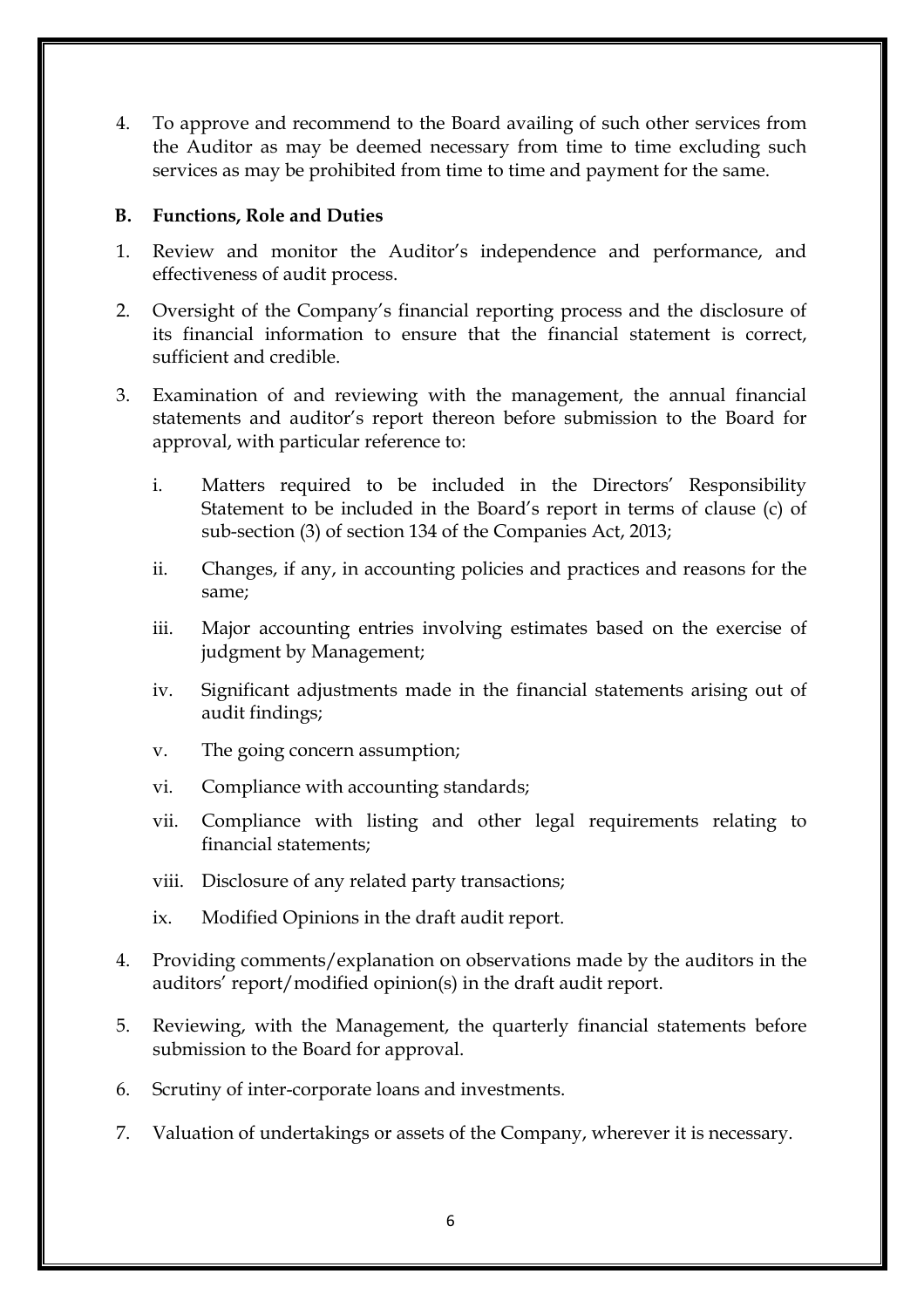- 8. Evaluation of internal financial controls and risk management systems.
- 9. a. Monitoring the end use of funds raised through public offers/any issue and related matters;
	- b. Reviewing, with the Management :
		- the statement of uses/application of funds raised through an issue (public issue, rights issue, preferential issue, etc.);
		- the statement of funds utilized for purposes other than those stated in the offer document/prospectus/ notice and the report submitted by the monitoring agency monitoring the utilisation of proceeds of a public or rights issue.
	- c. Making appropriate recommendations to the Board to take up steps in this matter.
- 10. To look into reasons for substantial defaults in the payment to the depositors, debenture holders, shareholders (in case of non-payment of declared dividends) and creditors.
- 11. Calling for comments of the auditors about internal control systems, the scope of audit, including the observations of the auditors and review of financial statement before their submission to the Board for its approval and discussion with the Internal and Statutory Auditors and the Management of the Company on any related issues.
- 12. Monitoring and Reviewing, with the Management, performance of Statutory and Internal Auditors, and adequacy of the internal control systems.
- 13. Reviewing the financial statements, in particular, the investments made by the unlisted subsidiary companies.
- 14. To review the instances of fraud reported by auditor and provide comments thereon.
- 15. To investigate into any matter within its terms of reference or referred to it by the Board.
- 16. To obtain outside legal or other professional advice.
- 17. To seek information from any employee and shall have full access to information contained in the records of the Company.
- 18. To secure attendance of outsiders with relevant expertise, if it considers necessary.
- 19. Approval of system for storage, retrieval, display or printout of the electronic records for accounts.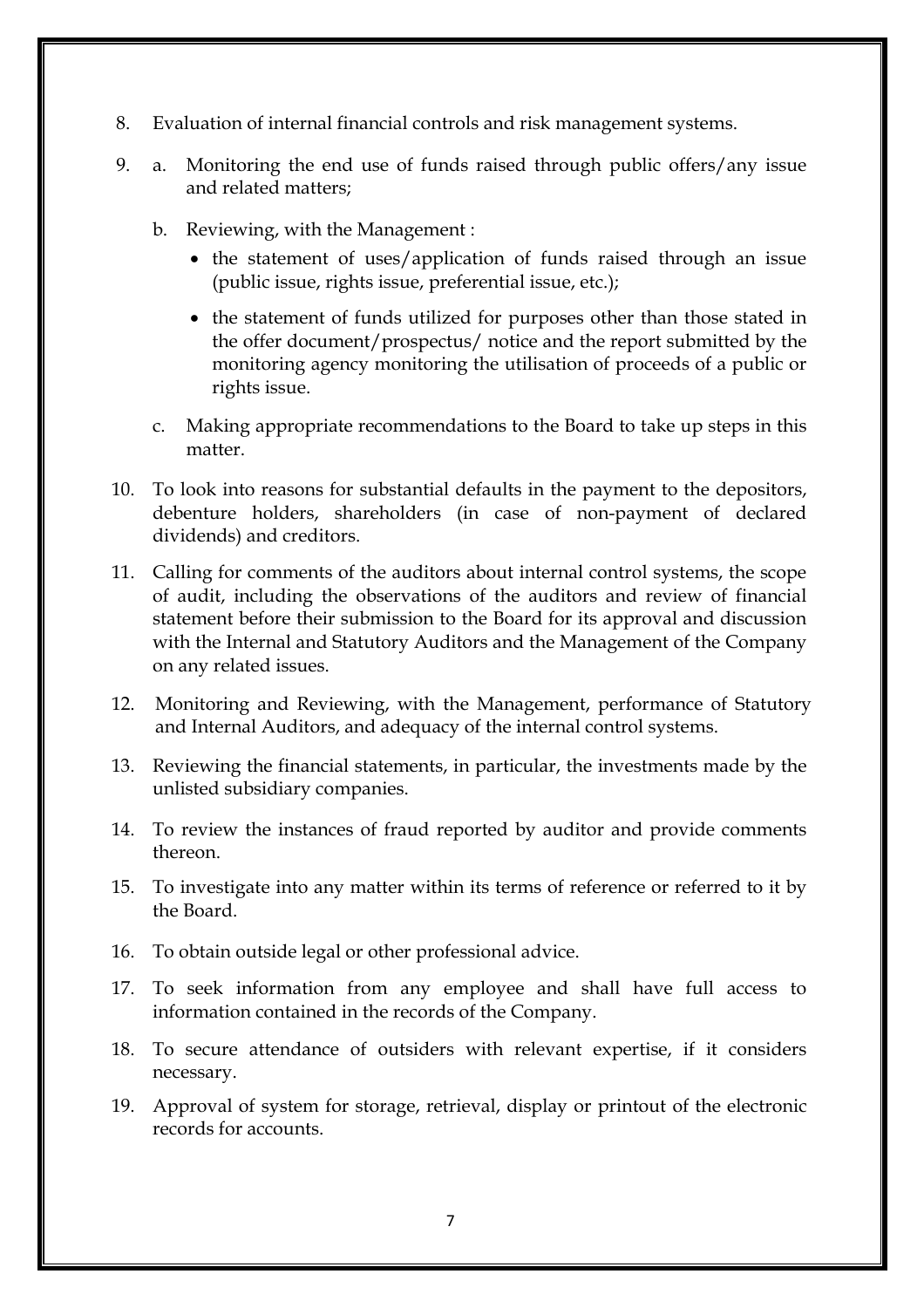- 20. To appoint valuers for the valuation of any property, stocks, shares, debentures, securities or goodwill or any other asset or net worth of the Company or liability of the Company under the provisions of the Companies Act, 2013.
- 21. Reviewing the utilisation of loans and/ or advances from/ investment by the holding company in the subsidiary exceeding Rs. 100 crores or 10% of the asset size of the subsidiary, whichever is lower, including existing loans / advances / investments.

## **C. Internal Audit**

- 1. To recommend the appointment, removal and terms of remuneration of the Chief internal auditor and review the same.
- 2. In consultation with the Internal Auditor, formulate the scope, functioning, periodicity and methodology for conducting the internal audit.
- 3. Reviewing the adequacy of internal audit function, if any, including the structure of the internal audit department, staffing and seniority of the official heading the department, reporting structure coverage and frequency of internal audit.
- 4. Discussion with Internal Auditors of any significant findings and followup thereon.
- 5. Reviewing the findings of any internal investigations by the Internal Auditors into matters where there is suspected fraud or irregularity or a failure of internal control systems of a material nature and reporting the matter to the Board.
- 6. To ensure that an Information Systems Audit of the internal systems and processes is conducted at least once in two years to assess operational risks faced by the Company.

## **D. Review**

- 1. Management discussion and analysis of financial condition and results of operations.
- 2. Statement of significant related party transactions (as defined by the Audit Committee), submitted by the Management.
- 3. Management letters / letters of internal control weaknesses issued by the Statutory Auditors.
- 4. Internal audit reports relating to internal control weaknesses.
- 5. Statement of deviations:
	- quarterly statement of deviation(s) including report of monitoring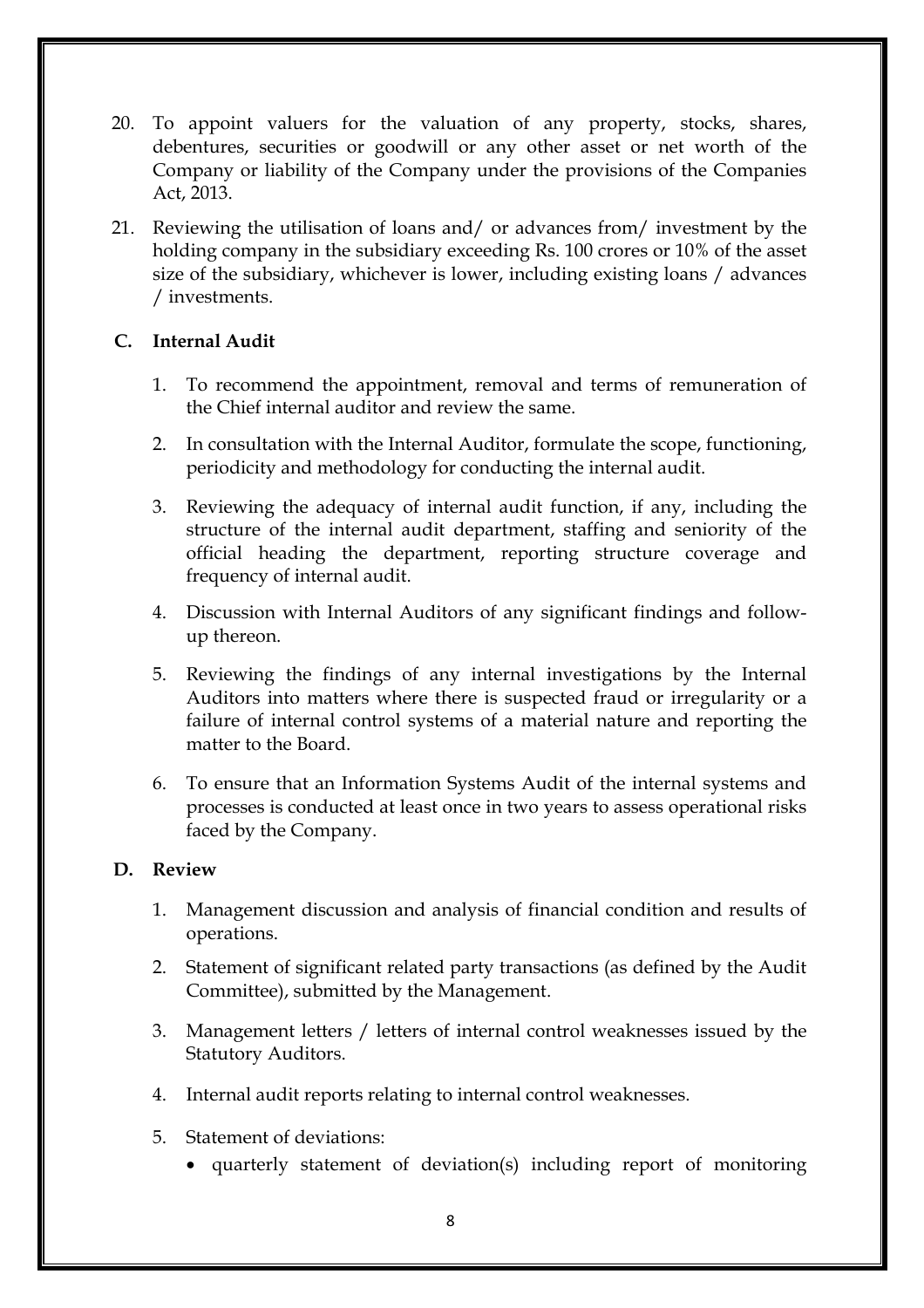agency, if applicable, submitted to stock exchange(s) in terms of Regulation 32(1).

 annual statement of funds utilised for purposes other than those stated in the offer document/prospectus/notice in terms of Regulation 32(7).

#### **E. Related Party Transactions ("RPTs")**

- 1. In accordance with the provisions of the Companies Act, 2013 and Rules made thereunder ("the Act") and/or Regulation 23 of the SEBI Listing Regulations:
- a. Approval or any subsequent modification of transactions of the Company with related parties which are in the ordinary course of business and on arm's length basis;
- b. To grant prior approval for all RPTs which are not in the ordinary course of business and/or on arm's length basis and if approved, recommending it to the Board and for further placing it before the Shareholders for approval in case the transactions exceed the values prescribed under the Act;
- 2. To grant prior approval to all RPTs to be entered into by the Company in accordance with Regulation 23 of the SEBI Listing Regulations as amended from time to time;
- 3. To grant omnibus approval for RPTs proposed to be entered into by the Company, which shall be valid for a period not exceeding one year and shall require fresh approvals after the expiry of one year. The omnibus approval shall be subject to following conditions:
- a. The Audit Committee shall lay down the criteria for granting the omnibus approval in line with the policy on RPT of the Company and such approval shall be applicable in respect of transactions which are repetitive in nature;
- b. The Audit Committee shall satisfy itself the need for such omnibus approval and that such approval is in the interest of the Company;
- c. Such omnibus approval shall specify:
	- (i) the name/s of the related party, nature of transaction, period of transaction, maximum amount of transaction that can be entered into;
	- (ii) the indicative base price / current contracted price and the formula for variation in the price, if any; and
	- (iii) such other conditions as the Audit Committee may deem fit.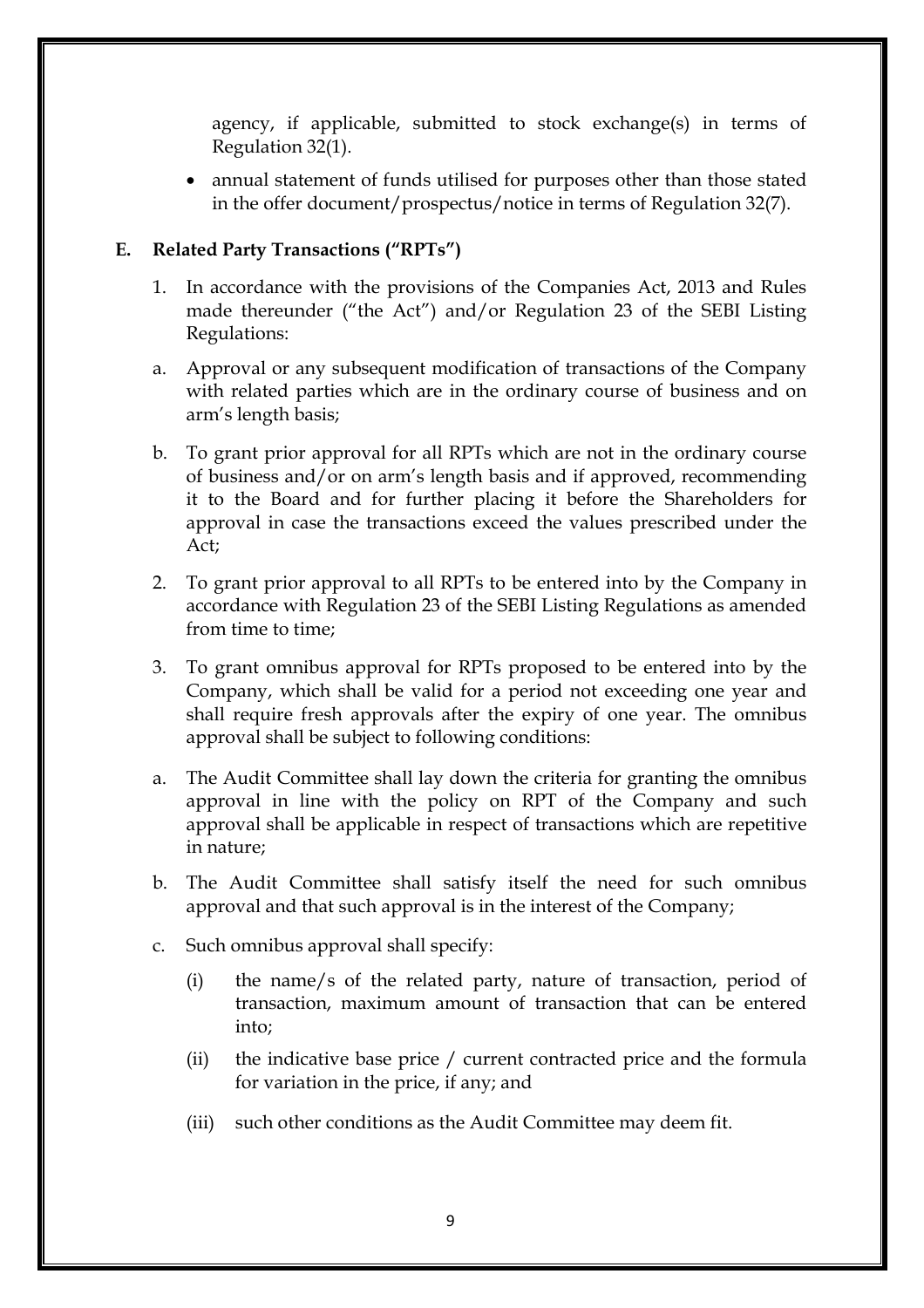- 4. To grant omnibus approval where the need for RPTs cannot be foreseen and aforesaid details are not available, subject to their value not exceeding Rs.1 crore per transaction. Such omnibus approvals shall be valid for a period not exceeding one year.
- 5. To review, at least on a quarterly basis, the details of RPTs entered into by the company pursuant to each of the omnibus approvals given.
- 6. To define significant related party transactions.

## **F. CFO Appointment**

To approve the appointment of CFO (i.e., the whole-time Finance Director or any other person heading the finance function or discharging that function) after assessing the qualifications, experience and background, etc., of the candidate and recommend the same to the Board.

## **G. Whistle Blower Policy / Vigil Mechanism**

- To oversee/review the functioning of the Whistle Blower Policy/Vigil Mechanism.
- To review matters raised pursuant to Vigil Mechanism.
- To investigate and take actions for frivolous matters if necessary.

## **H. SEBI (Prohibition of Insider Trading) Regulations, 2015 ("Insider Trading Regulations")**

- Reviewing on a quarterly basis, the Report on compliance under Insider Trading Regulations given by the Compliance Officer.
- Reviewing compliance with the Insider Trading Regulations at least once in a financial year and verify that the systems for internal control are adequate and are operating effectively.

## **I. Residual Matters**

Carrying out such other function as may be delegated to the Committee from time to time.

## **2. Nomination and Remuneration Committee**

## **Composition:**

 The constitution and the terms of reference of the Nomination and Remuneration Committee shall be in compliance with the provisions of section 178(1) of the Companies Act, 2013 and the Rules framed thereunder and Regulation 19 of the Listing Regulations, as amended from time to time.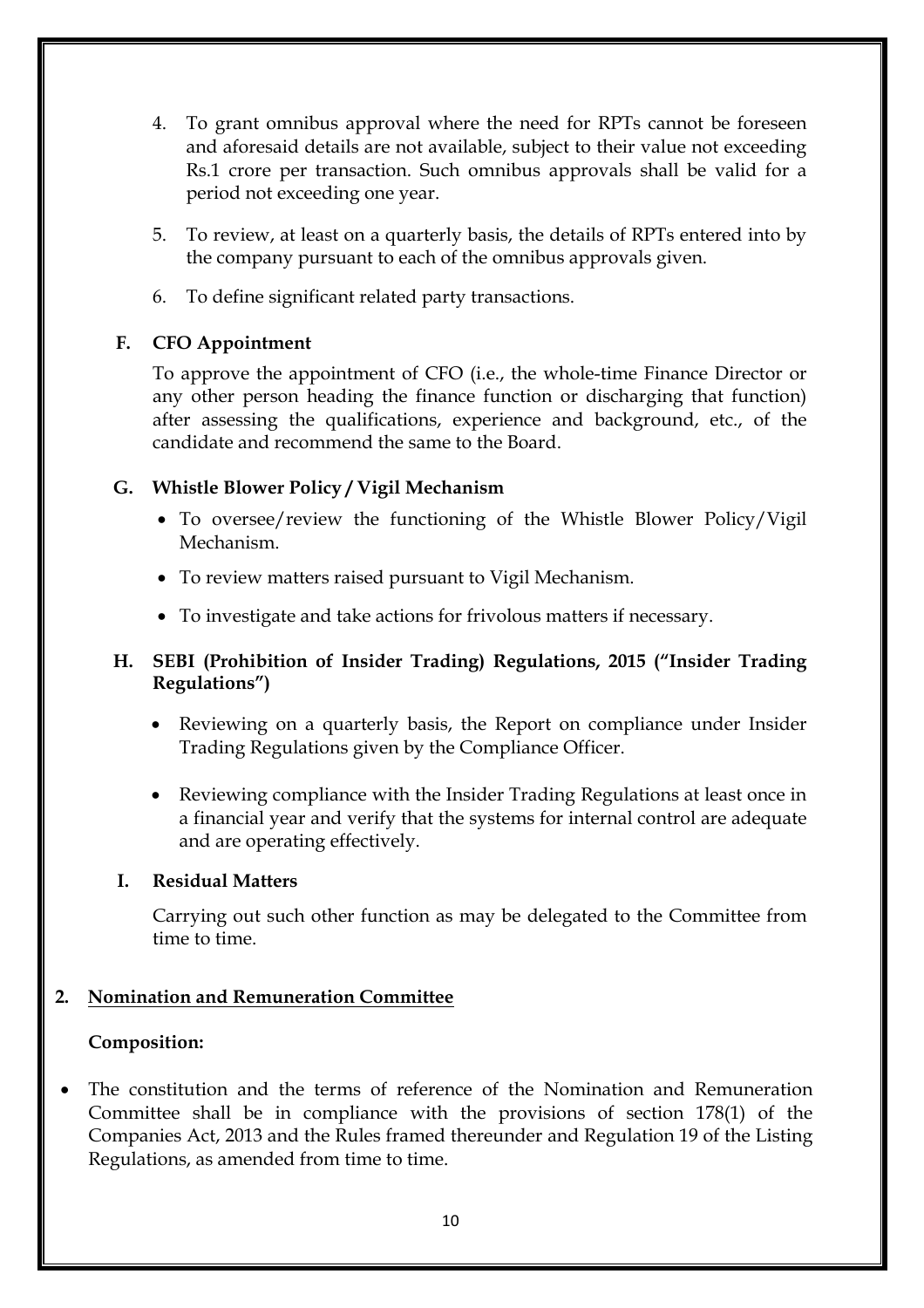- The Chairman of the Board (whether Executive or Non-Executive) may be appointed as a Member of the Committee but shall not chair the Committee.
- The Company Secretary shall act as the Secretary to the Nomination and Remuneration Committee.

## **Meetings:**

- The Nomination and Remuneration Committee shall meet as and when required to discuss matters. It is however, recommended that the Committee meet at least twice during the year.
- Any two Members to constitute a quorum including one Independent Director.
- The Nomination and Remuneration Committee may invite such executives, as it considers appropriate to be present at the meetings of the Committees.

## **Roles and Responsibilities (Terms of Reference):**

- i. Develop and recommend policies with respect to composition of the Board commensurate with the size, nature of the business and operations of the Company in line with the appropriate legislations, including criteria such as global representation, age mix, gender mix.
- ii. Establish criteria for selection to the Board with respect to the competencies, qualifications, experience, track record, and integrity and recommend nominations for Board Membership.
- iii. Identification of persons who are qualified to become Directors and who may be appointed in Senior Management in accordance with the criteria laid down, recommendation to the Board about their appointment and removal and carrying out evaluation of every Director's performance.
- iv. Establish Director retirement policies and appropriate succession plans in order to maintain continuity and stability of the Board.
- v. Formulation of the criteria for determining qualifications, positive attributes and independence of a Director.
- vi. Ensure "Fit and Proper" status of Directors at the time of appointment and on a continuing basis, as prescribed by the Reserve Bank of India.
- vii. To determine Directors who are liable to retire by rotation in line with the existing legislation(s) and recommend whether they should be reappointed.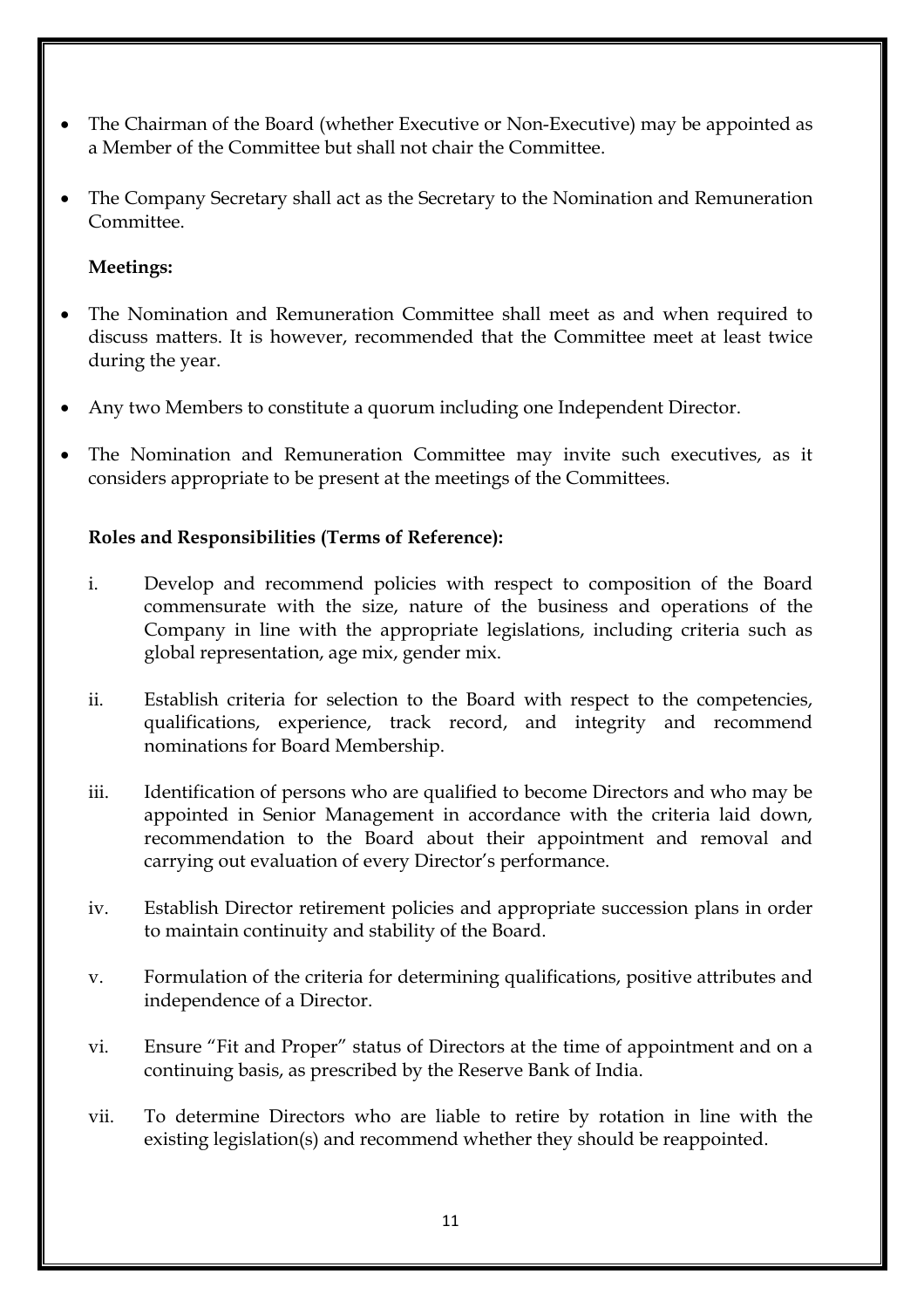- viii. Formulation of a Policy, relating to the remuneration for the Directors, Key Managerial Personnel and other employees and recommending this Policy to the Board which shall be disclosed in the Board's Report after ensuring the following :
	- a) Level and composition of remuneration is reasonable and sufficient to attract, retain and motivate Directors of the quality required to run the Company successfully;
	- b) Relationship of remuneration to performance is clear and meets appropriate performance benchmarks;
	- c) Remuneration to Directors, Key Managerial Personnel and Senior Management involves a balance between fixed and incentive pay reflecting short and long term performance objectives appropriate to the working of the Company and its goals.
- ix. In cases where any services rendered by a Director are of a professional nature to opine whether the Director possesses the requisite qualification for the practice of the profession.
- x. Review market practices and to decide on and recommend to the Board remuneration packages applicable to the Managing Director, the Executive Director(s), Functional Heads and such of the employees of the Company who are Member(s) of the Senior Management/Core Management Team, one level below the Chief Executive Officer/ Managing Director/ Executive Director(s)/Whole- time Director/Manager (including Chief Executive Officer/Manager, in case they are not part of the Board), the Chief Financial Officer and Company Secretary.
- xi. Approve the payment of remuneration of Managing Director or Whole-time Director or Manager (Managerial Person) for the purposes of Section II (dealing with remuneration payable by companies having no profit or inadequate profit) of Part II of Schedule V read with sections 196 and 197 of the Companies Act, 2013.
- xii. To lay down performance parameters for Managing Director and the Executive Director(s) based on which variable pay (including commission) would be determined and review the performance parameter achieved.
- xiii. To review performance parameters laid down for the Functional Heads and such of the employees of the Company who are Member(s) of the Senior Management/ Core Management Team one level below the Chief Executive Officer/ Managing Director/ Executive Director(s)/ Whole-time Director/Manager, (including the Chief Financial Officer and the Company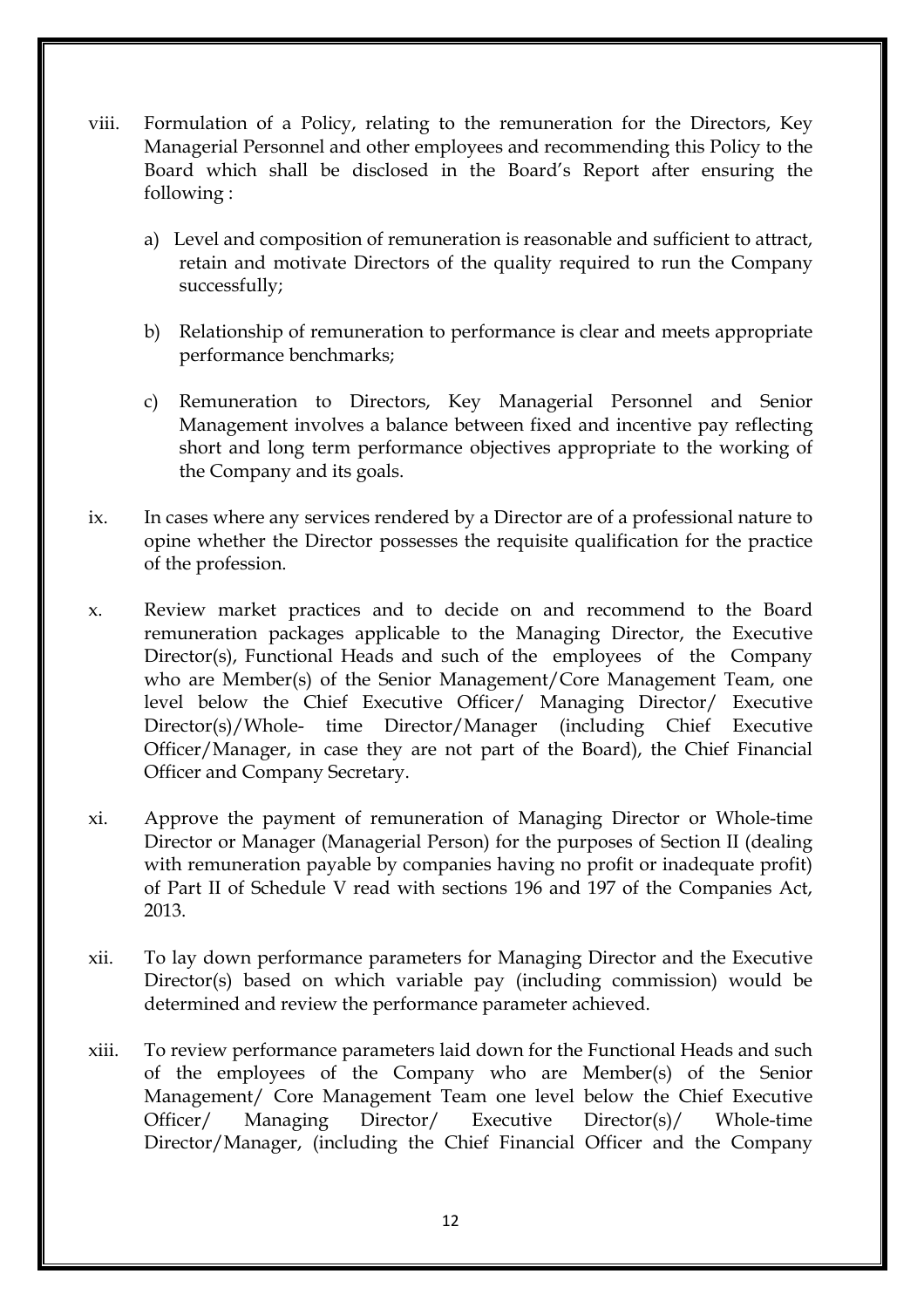Secretary) based on which variable pay would be determined and review the performance parameters achieved.

- xiv. Determining the overall compensation policies of the Company;
- xv. To administer "Mahindra & Mahindra Financial Services Limited Employees' Stock Option Scheme- 2005", "Mahindra & Mahindra Financial Services Limited Employees' Stock Option Scheme – 2010" and such further ESOP Schemes as may be formulated from time to time in future and take appropriate decisions in terms of the concerned schemes;
- xvi. Evaluate functioning of the Board on an annual basis including an assessment of the effectiveness of the full Board with a view to improve the overall performance of the Board;
- xvii. To attend to such other matters and functions as may be assigned by the Board of Directors or prescribed under the Companies Act, 2013 or any other applicable law and Rules made thereunder.

The Nomination and Remuneration Committee shall determine the performance evaluation criteria for Independent Directors on parameters and perform such other duties, as are required to be performed by the Committee, under the applicable laws, Guidelines and Listing Regulations.

## **3. Stakeholders Relationship Committee**

## **Composition:**

- The constitution and the terms of reference of the Stakeholders Relationship Committee shall be in compliance with the provisions of section 178(5) of the Companies Act, 2013 and the Rules framed thereunder and Regulation 20 of the Listing Regulations, as amended from time to time.
- The Chairperson of the Stakeholders Relationship Committee shall be a Non-Executive **Director**
- The Company Secretary is the Compliance Officer of the Company.

## **Meeting:**

 The Stakeholders Relationship Committee shall meet as and when required, but atleast once in a year, to *inter-alia*, deal with matters relating to transfers/transmissions of shares/securities and monitor redressal of grievances of security holders/investors relating to transfers, non-receipt of balance sheet, non-receipt of dividends declared, issue of duplicate certificates, etc.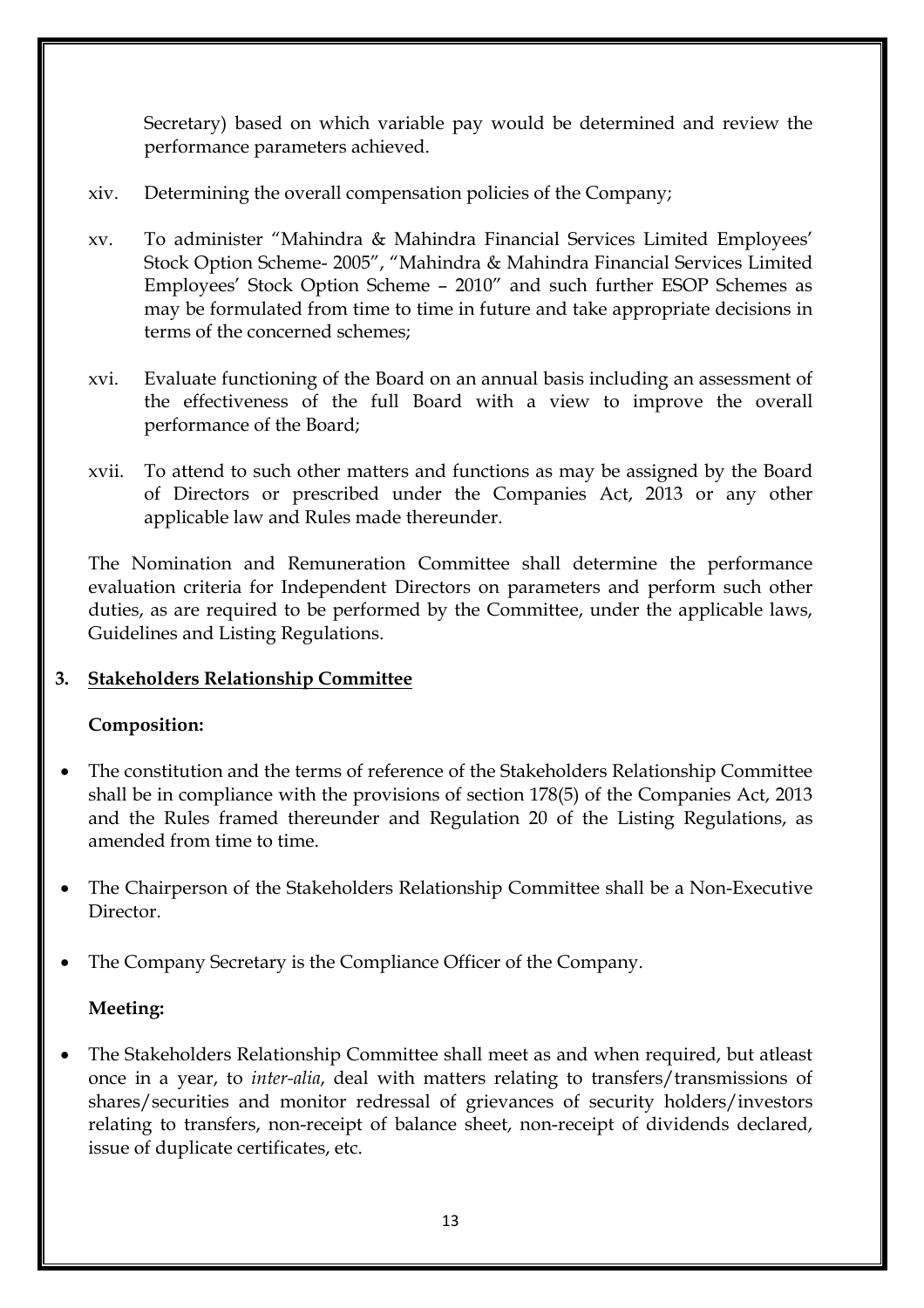- The quorum for the Meeting of Stakeholders Relationship Committee shall be any two Directors.
- The Stakeholders Relationship Committee may invite such other persons or professionals with relevant expertise to assist the Committee in its deliberations as may be considered necessary from time to time.

#### **Roles and Responsibilities (Terms of Reference):**

The terms of reference of the Stakeholders Relationship Committee would *inter alia,* include the following:

- a. approve transfer of Shares including approving of the transfer of shares on receipt of the duly executed documents along with the duplicate/new share certificates to Investor Education and Protection Fund ("IEPF").
- b. approve transmission of Equity Shares/Debentures held in the name(s) of a deceased shareholder(s)/ debentureholder(s) to the legal representative(s) without production of Succession Certificate or Probate or Letters of Administration or other legal representation based on an Affidavit and Indemnity Bond in a form acceptable to the Company.
- c. approve transmission of Equity Shares/ Debentures held in the name(s) of a deceased shareholder(s)/ debentureholder(s) to the legal representative(s) with production of Succession Certificate or Probate or Letters of Administration or other legal representation based on an Affidavit and Indemnity Bond in a form acceptable to the Company.
- d. approve the transfer/transmission of other securities,
- e. approve the issue of duplicate /new share certificate(s) in lieu of the original certificate(s) lost or misplaced, or for the purpose of transferring of shares to IEPF,
- f. approve the issue of duplicate debenture certificate(s) in lieu of the original certificate(s) lost or misplaced,
- g. look into redressal of shareholders, debentureholders and investor complaints such as transfer/transmission of shares/ debentures, non-receipt of Balance Sheet, non-receipt of declared dividends, issue of new/duplicate certificates, general meetings, etc.
- h. look into all shares and securities related matters including legal cases, compliances under the Companies Act, 2013, Listing Regulations, SEBI Regulations, etc.
- i. monitor and resolve the grievances of security holders of the Company.
- j. review various measures and initiatives taken by the Company for reducing the quantum of unclaimed dividends and ensuring timely receipt of dividend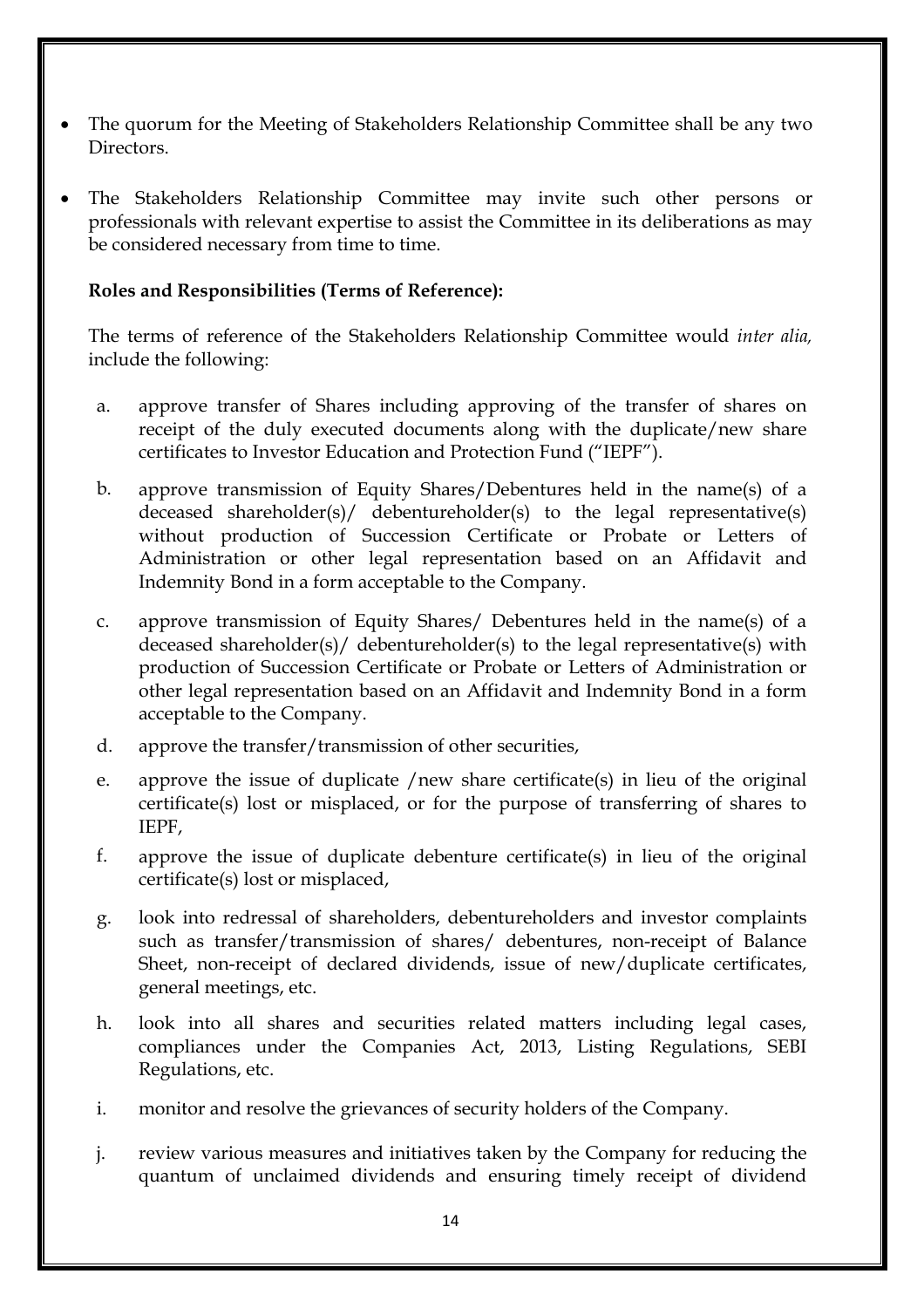warrants/annual reports/statutory notices by the Shareholders of the Company.

- k. ensure setting of proper controls, review adherence to the service standards adopted by the Company in respect of various services being rendered by the Registrar and Transfer Agent for Equity Shares and Debentures and oversee the performance of the Registrar and Transfer Agent.
- l. review measures taken for effective exercise of voting rights by Shareholders.
- m. provide guidance and make recommendations to improve the service level for investors.
- n. attend to such other matters and functions as may be prescribed from time to time.

The Stakeholders Relationship Committee shall perform such other duties, as are required to be performed by the Committee, under the applicable laws, Guidelines and Listing Regulations.

## **4. Corporate Social Responsibility Committee**

## **Composition:**

 The constitution and the terms of reference of the Corporate Social Responsibility Committee shall be in compliance with the provisions of section 135(1) of the Companies Act, 2013 ("the Act") and the Rules framed thereunder and Schedule VII of the Act.

## **Meetings:**

- The Corporate Social Responsibility Committee shall meet as and when required to discuss matters, and atleast twice during the year.
- The quorum for the Meeting of Corporate Social Responsibility Committee shall be any two Directors.
- The Corporate Social Responsibility Committee may invite such executives, as it considers appropriate to be present at the meetings of the Committees.

## **Roles and Responsibilities (Terms of Reference):**

The terms of reference and role of the Corporate Social Responsibility Committee shall be as under:

 To formulate and recommend to the Board, a CSR policy indicating the activities to be undertaken by the Company as specified in Schedule VII of the Act;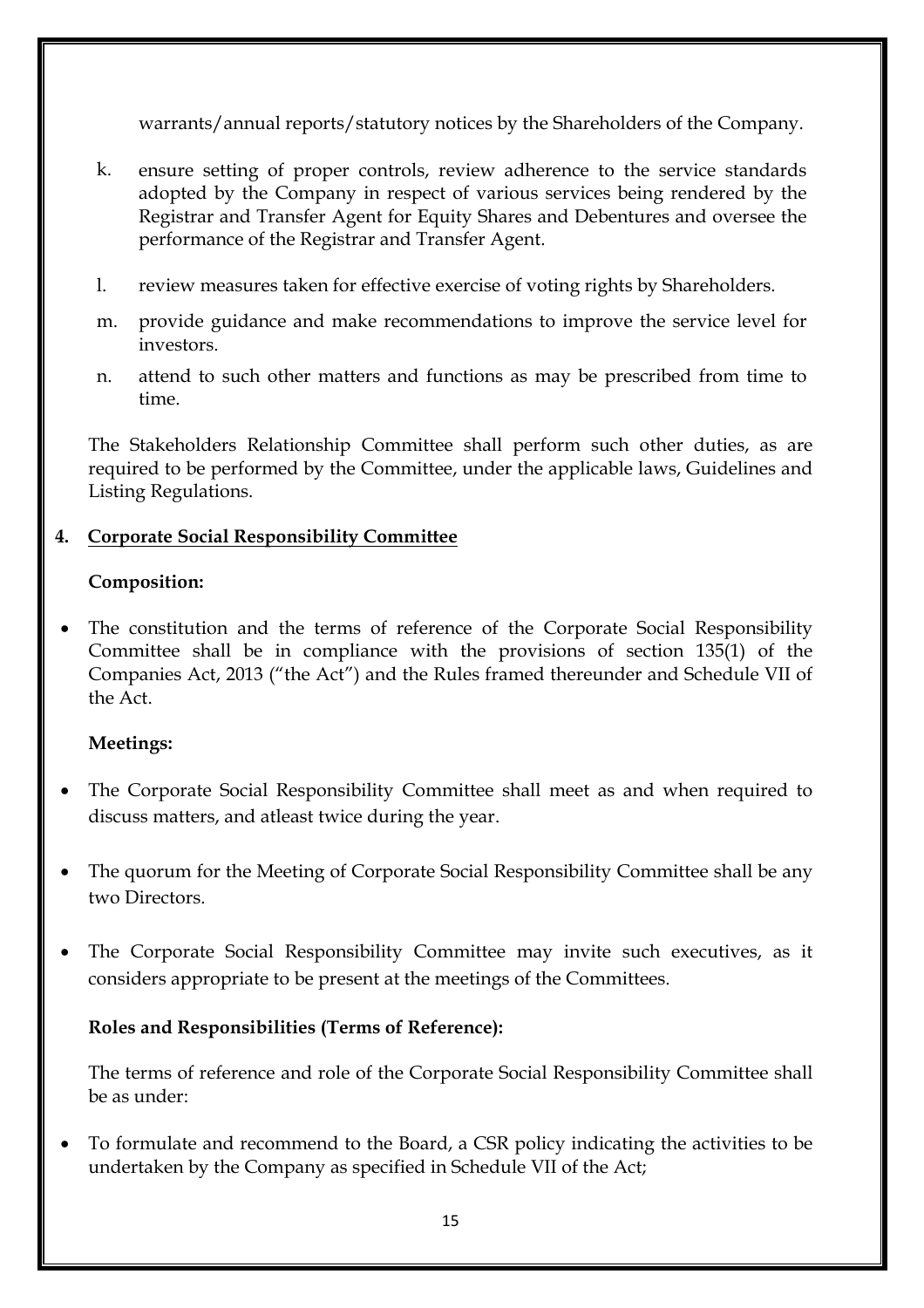- To recommend the amount to be spent on these activities;
- To monitor the Company's CSR policy periodically;
- To formulate and recommend to the Board for its approval and implementation, the Business Responsibility ("BR") Policy(ies) of the Company, undertake periodical assessment of the Company's BR performance, review the draft Business Responsibility Report and recommend the same to the Board for its approval and inclusion in the Annual Report of the Company.
- To attend to such other matters and functions as may be prescribed from time to time.

The Corporate Social Responsibility Committee shall perform such other duties, as are required to be performed by the Committee, under the applicable laws, Guidelines and Listing Regulations.

## **5. Asset Liability Committee**

## **Composition:**

The constitution and the terms of reference of the Asset Liability Committee shall be in compliance with the Guidelines issued by Reserve Bank of India.

## **Meetings:**

- The Asset Liability Committee shall meet atleast twice during the year.
- The quorum for the Meeting of Asset Liability Committee shall be any two Directors.
- The Asset Liability Committee may invite such executives, as it considers appropriate to be present at the meetings of the Committees.

## **Roles and Responsibilities (Terms of Reference)**

The Asset Liability Committee shall review/oversee the working of the Asset Liability Operating Committee, its findings and reports in accordance with the Guidelines of the Reserve Bank of India (RBI).

The Asset Liability Committee shall perform such other duties, as are required to be performed by the Committee, under the applicable laws, Regulations and Guidelines issued by the RBI.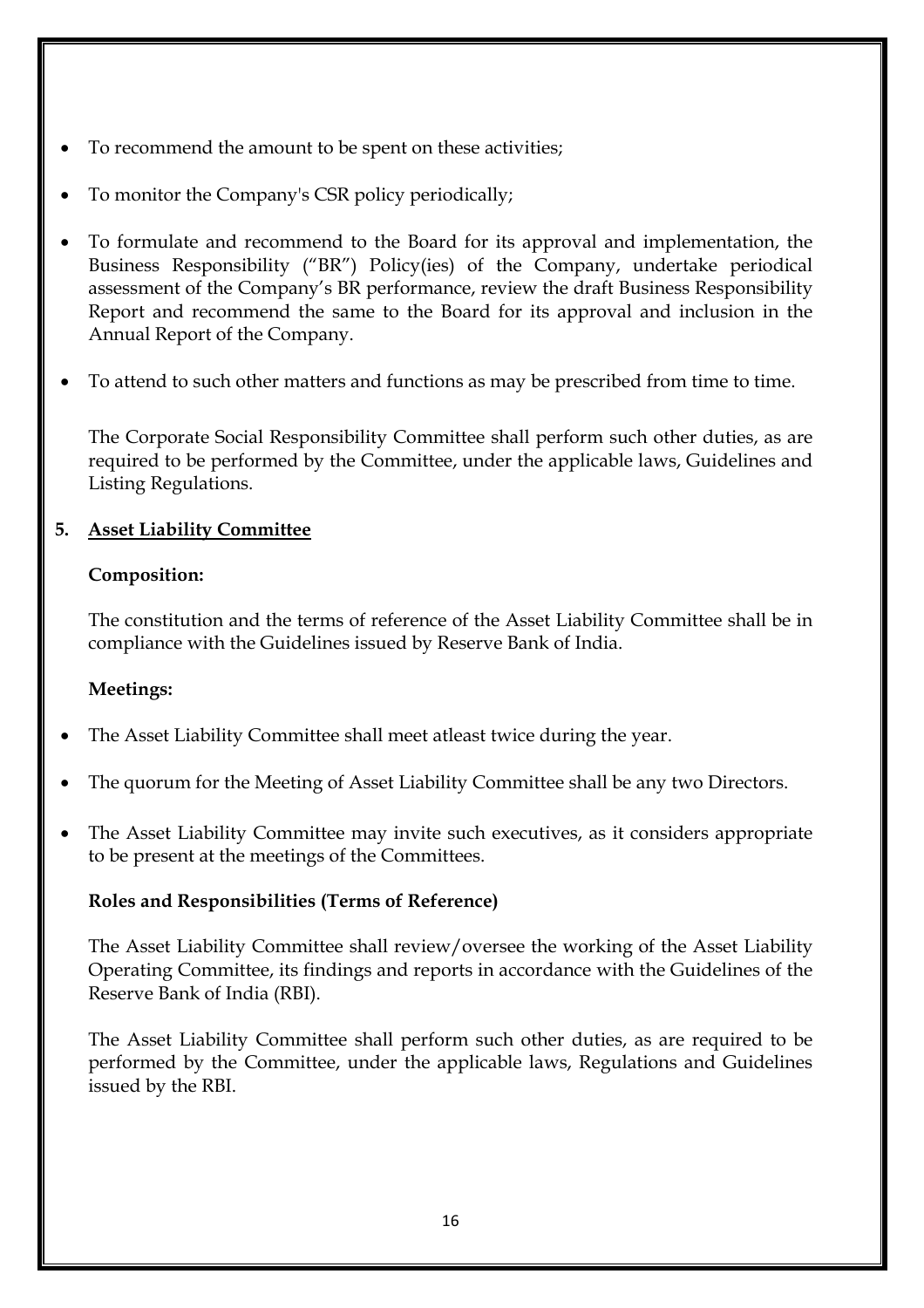## **6. Risk Management Committee**

## **Composition:**

 The constitution and the terms of reference of the Risk Management Committee shall be in compliance with the provisions of Regulation 21 of the Listing Regulations, Guidelines on Corporate Governance issued by Reserve Bank of India and such other applicable laws.

## **Meetings:**

- The quorum for the Meeting of Risk Management Committee shall be any two Directors.
- The Risk Management Committee shall meet atleast once in a quarter.
- The Risk Management Committee may invite such executives, as it considers appropriate to be present at the meetings of the Committees.

## **Roles and Responsibilities (Terms of Reference):**

- The Risk Management Committee shall manage the integrated risk, inform the Board about the progress made in implementing a risk management system and review periodically the Risk Management Policy and strategy followed by the Company.
- The Executive Director & Chief Financial Officer of the Company shall apprise the Risk Management Committee and the Board of the major risks as well as the movement in the profile of the high risk category, the root causes of risks and their impact, key performance indicators, risk management measures and the current controls being exercised to mitigate these risks.

The Risk Management Committee shall perform such other duties, as are required to be performed by the Committee, under the applicable laws, Guidelines and Listing Regulations.

## **7. Committee for Strategic Investments**

## **Composition:**

 The constitution and the terms of reference of the Committee for Strategic Investments shall be as decided by the Board from time to time.

## **Meetings:**

 The Committee for Strategic Investments shall meet as and when required to discuss matters.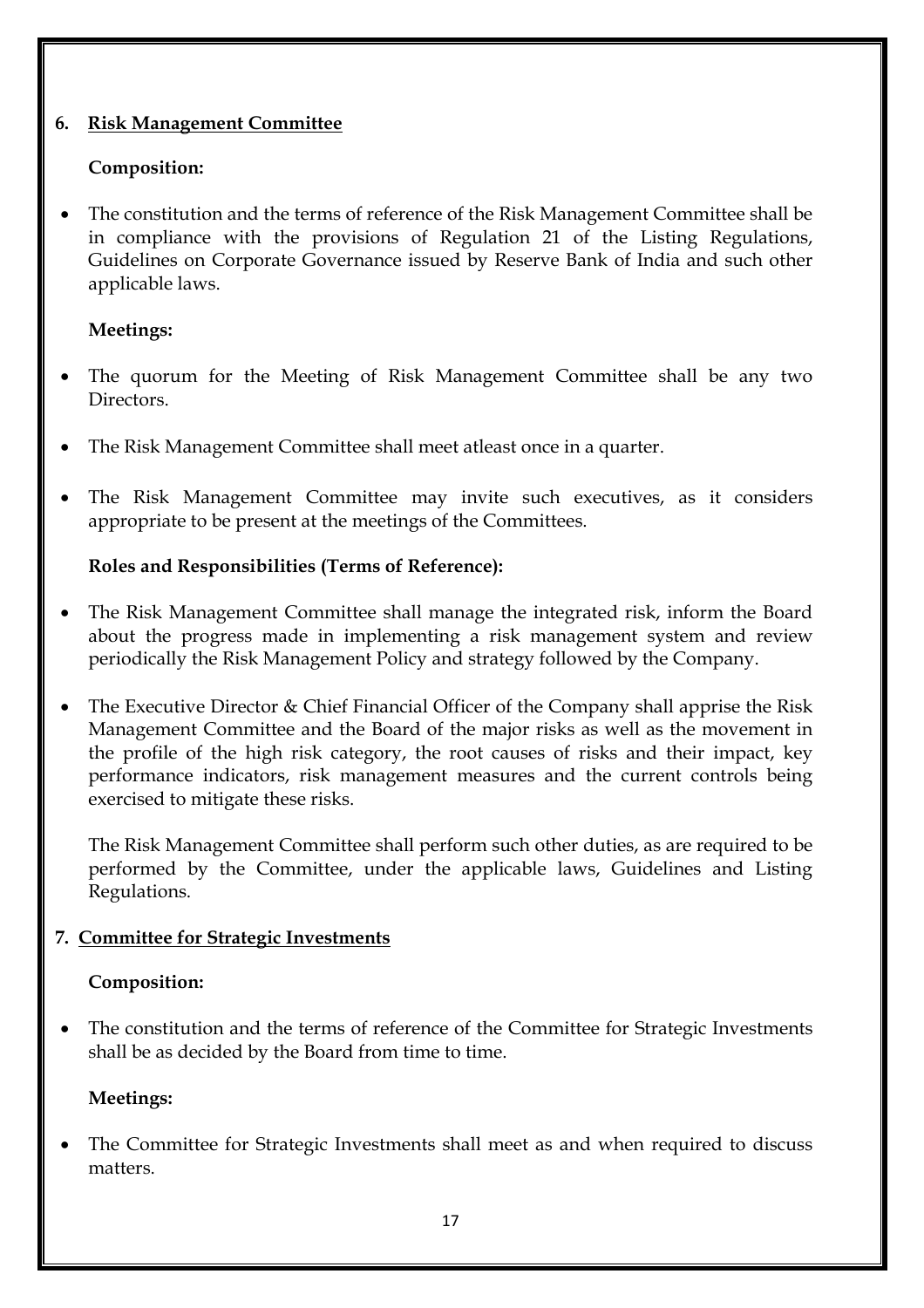- The quorum for the Meeting of Committee for Strategic Investments shall be any two Directors.
- The Committee for Strategic Investments may invite such executives, as it considers appropriate to be present at the meetings of the Committee.

## **Roles and Responsibilities (Terms of Reference):**

The Committee for Strategic Investments shall take up for evaluation and scrutinise significant investments/ funding including but not limited to business acquisitions, reviewing and monitoring existing investments in Subsidiaries and the Joint Venture Company, overseeing and reviewing performance of the subsidiaries and make necessary recommendations to the Board from time to time including disinvestments.

The Committee for Strategic Investments shall perform such other duties, as may be delegated to the Committee from time to time.

## **8. IT Strategy Committee**

#### **Composition:**

- The constitution and the terms of reference of the IT Strategy Committee shall be in compliance with the Master Direction DNBS.PPD.No.04/66.15.001/2016-17 dated June 08, 2017 on Information Technology Framework for the NBFC Sector, issued by Reserve Bank of India.
- The Chairman of the committee shall be an Independent Director.

#### **Meetings:**

- The IT Strategy Committee shall meet at an appropriate frequency but not more than six months shall elapse between two meetings.
- Except where a higher number is prescribed by any law for the time being in force, the quorum shall comprise of any two Members.
- The IT Strategy Committee may invite such other persons or professionals with relevant expertise to assist the Committee in its deliberations as may be considered necessary from time to time.

## **Roles and Responsibilities (Terms of Reference):**

i) Approving IT strategy and policy documents and ensuring that the management has put an effective strategic planning process in place.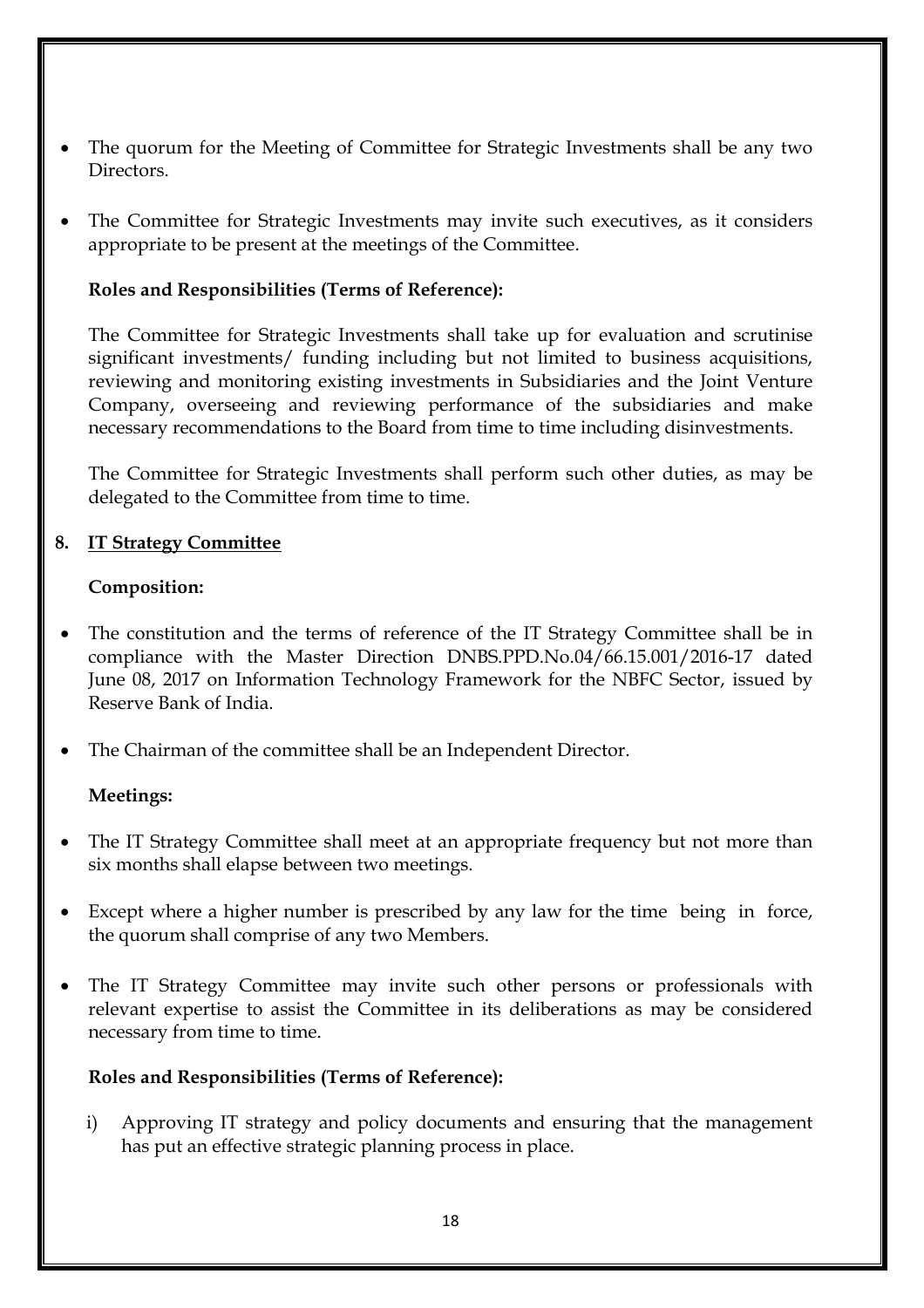- ii) Ascertaining that Management has implemented processes and practices that ensure that the IT delivers value to the business.
- iii) Ensuring IT investments represent a balance of risks and benefits and that budgets are acceptable.
- iv) Monitoring the method that management uses to determine the IT resources needed to achieve strategic goals and provide high-level direction for sourcing and use of IT resources.
- v) Ensuring proper balance of IT investments for sustaining the Company's growth and becoming aware about exposure towards IT risks and controls.
- vi) Instituting effective governance mechanism and risk management process for all IT outsourced operations, viz.:
	- a) Instituting an appropriate governance mechanism for outsourced processes, comprising of risk based policies and procedures, to effectively identify, measure, monitor and control risks associated with outsourcing in an end to end manner;
	- b) Defining approval authorities for outsourcing depending on nature of risks and materiality of outsourcing;
	- c) Developing sound and responsive outsourcing risk management policies and procedures commensurate with the nature, scope, and complexity of outsourcing arrangements;
	- d) Undertaking a periodic review of outsourcing strategies and all existing material outsourcing arrangements;
	- e) Evaluating the risks and materiality of all prospective outsourcing based on the framework developed by the Board;
	- f) Periodically reviewing the effectiveness of policies and procedures;
	- g) Communicating significant risks in outsourcing to the Board on a periodic basis;
	- h) Ensuring an independent review and audit in accordance with approved policies and procedures;
	- i) Ensuring that contingency plans have been developed and tested adequately;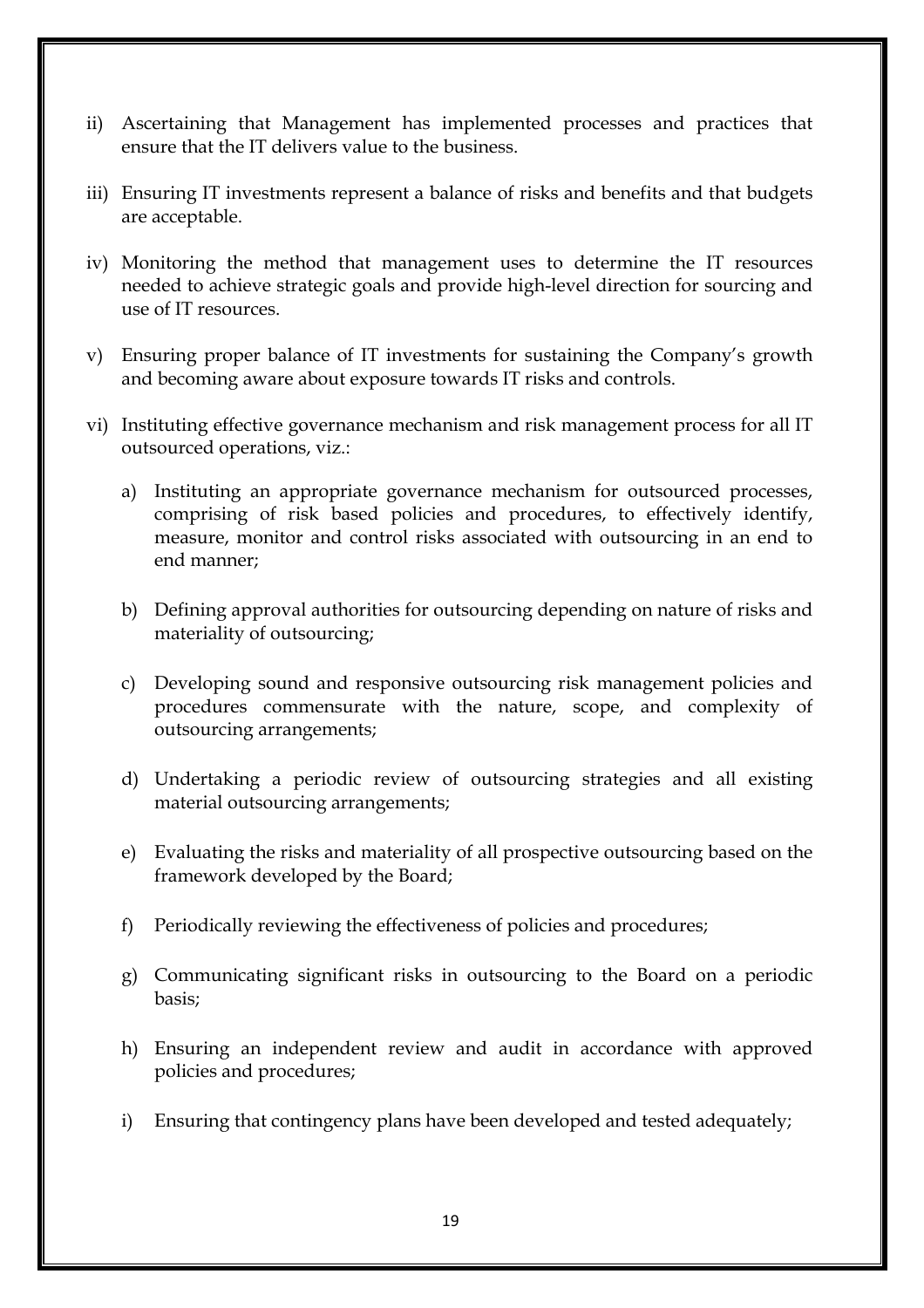- j) Ensuring that the business continuity preparedness is not adversely compromised on account of outsourcing by adopting sound business continuity management practices as issued by the RBI and seeking proactive assurance that the outsourced service provider maintains readiness and preparedness for business continuity on an ongoing basis.
- vii) To obtain outside legal or other professional advice.
- viii) To secure attendance of outsiders with relevant expertise, if it considers necessary.
- ix) Carrying out such other function as may be delegated to the Committee from time to time.

## **SUBSIDIARY COMPANIES**

The Subsidiaries of the Company shall function independently, with an adequately empowered Board of Directors and sufficient resources. The Minutes of the Board Meetings of the Company's subsidiaries shall be placed at the Board Meeting for review by the Board Members. The financial statements of the subsidiary companies shall be presented to the Audit Committee. The Company shall also comply with the other provisions of Regulation 24 of the Listing Regulations with regard to subsidiary companies.

## **SHAREHOLDERS**

Shareholders shall be informed of details regarding the appointment or re-appointment of a Director.

## **FIT AND PROPER CRITERIA**

The Company has in place a Board approved Policy for ascertaining the Fit and Proper criteria of the Directors at the time of appointment and on a continuing basis. The Policy on the Fit and Proper Criteria is in accordance with the Circular issued by the RBI.

All the Directors shall meet the 'Fit and Proper' criteria as prescribed by the RBI.

## **DISCLOSURES AND TRANSPARENCY**

The Company is committed to make adequate disclosures based on the principles of transparency, timeliness, fairness and continuity. The Board of Directors and employees of the Company shall ensure and make necessary disclosures to the Company, the Regulator(s) / Statutory Authorities, the Shareholders, Investors, Members or other stakeholders as may be required by the applicable laws and the Codes / Policies of the Company.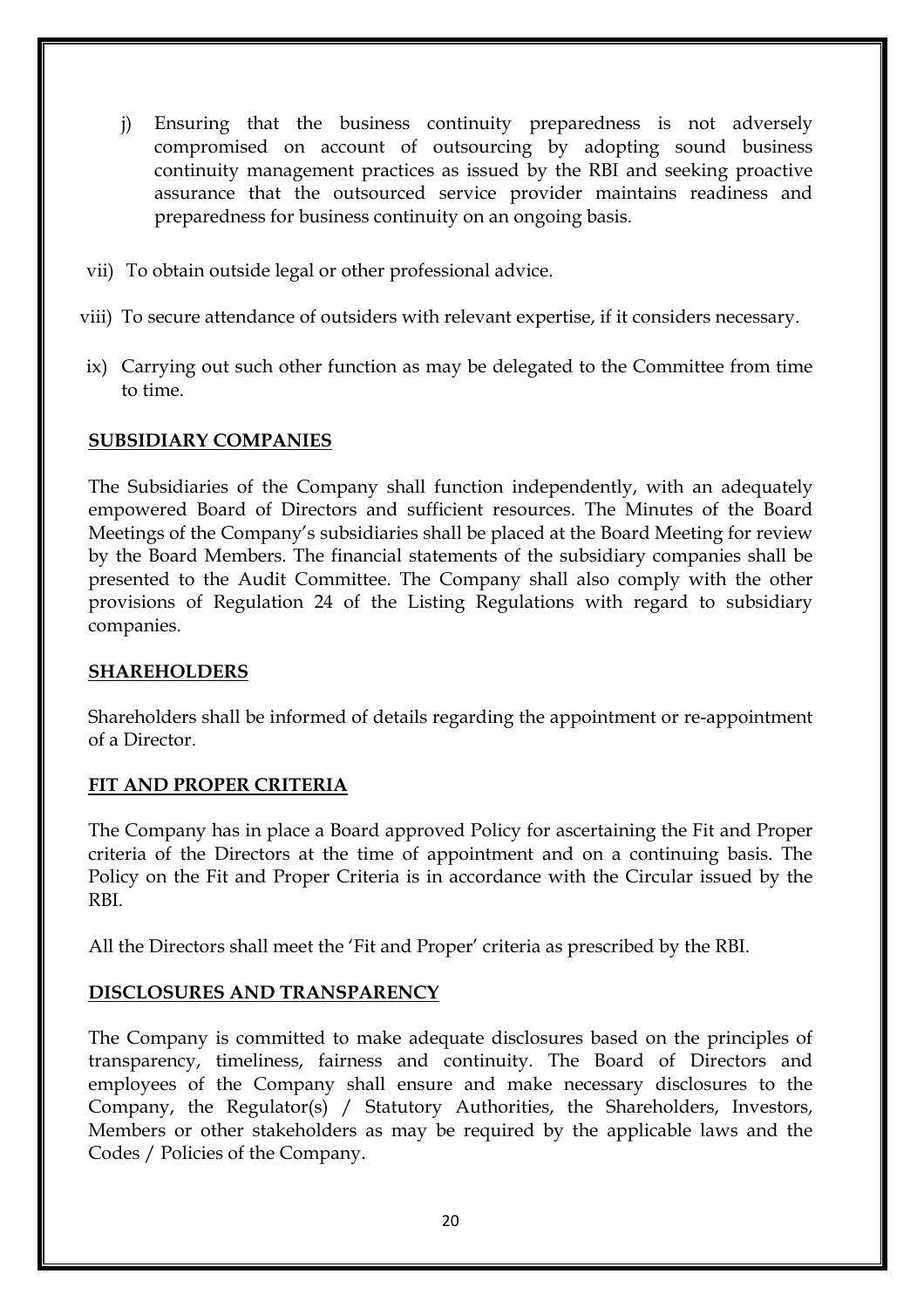The Board of Directors of the Company or such other person authorised by the Board or under any law/ regulations, shall ensure that all the disclosures statutorily required to be made on behalf of the Company are duly made to the Regulatory / Statutory authorities or such other persons as may be required under applicable laws/ regulations.

The Company as per the requirement of the Companies Act, 2013, Listing Regulations and the Guidelines issued by the Reserve Bank of India on Corporate Governance of NBFCs places before the Board of Directors, at regular intervals, the following:

- 1. the progress made in putting in place a progressive risk management system, risk management policy and strategy followed by the Company;
- 2. conformity with Corporate Governance standards viz., in composition of various committees, their role and functions, periodicity of the meetings and compliance with coverage and review functions, etc.

## **ROTATION OF PARTNER(S) OF THE STATUTORY AUDITORS**

The Board and the Audit Committee of the Company shall be responsible to appoint Statutory Auditors who demonstrate professional ability and independence. The Company shall review the independence and performance of the Statutory Auditors and the effectiveness of the audit process periodically. Declaration shall be obtained from the Auditors affirming their eligibility for being appointed as the Statutory Auditors of the Company.

Further, the Company shall rotate the partner(s) of the Chartered Accountant firm(s) conducting the statutory audit of the Company every three years or such other earlier period as may be decided by the Board, so that same partner does not conduct audit of the Company continuously for more than a period of three years. However, the partner so rotated shall be eligible for conducting the audit of the Company after an interval of three years. The Company shall incorporate appropriate terms in the letter of appointment of the firm of auditors and ensure its compliance.

## **CEO/CFO CERTIFICATION**

The CEO i.e. the Vice-Chairman & Managing Director and the CFO i.e the Executive Director & Chief Financial Officer shall make the necessary certifications regarding the Financial Statements, internal controls, etc., to the Board.

## **ANNUAL REPORT**

The Annual Report of the Company shall contain a separate section on Corporate Governance dealing the measures/activities undertaken by the Company as a part of its efforts towards good corporate governance.